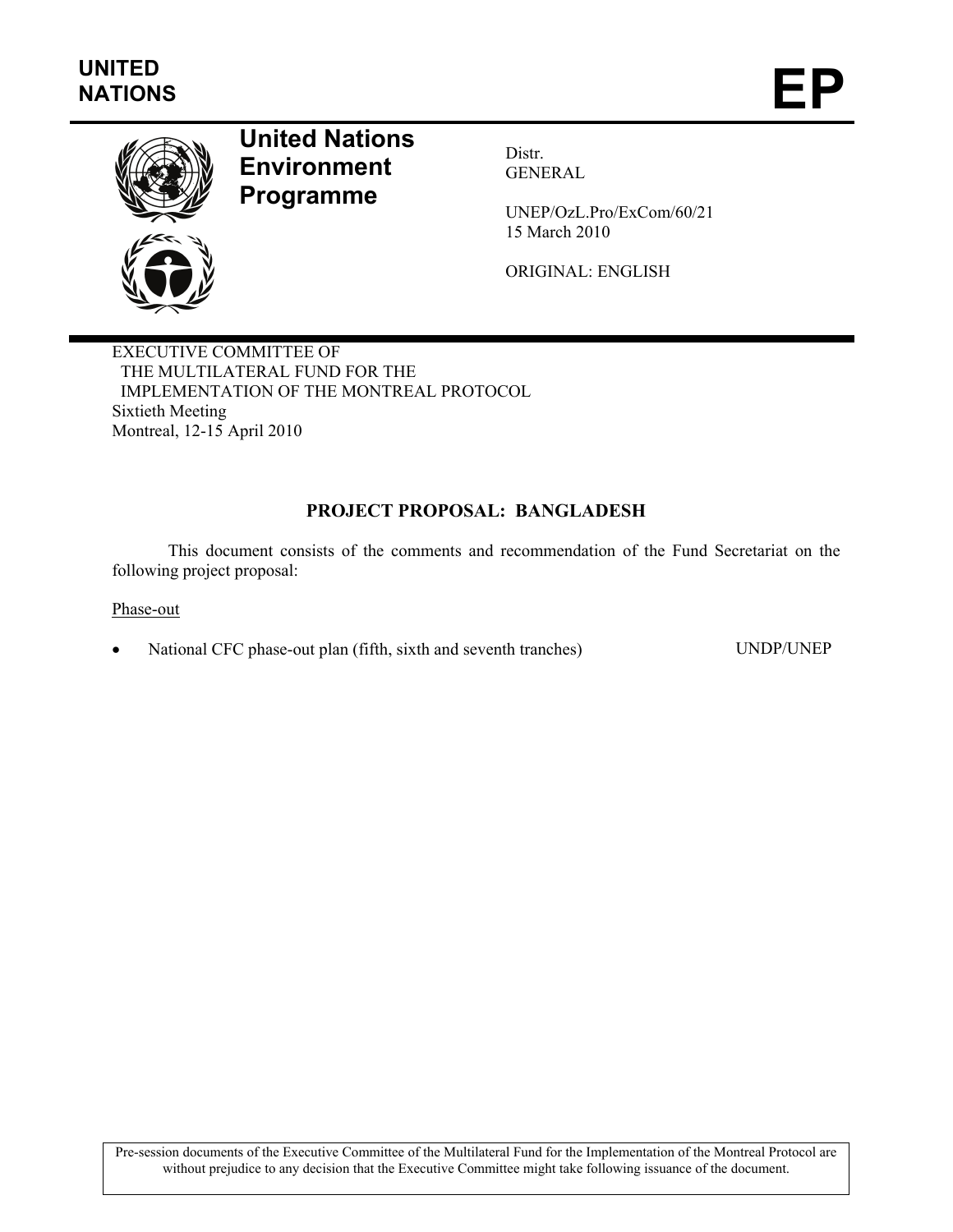#### **PROJECT EVALUATION SHEET – MULTI-YEAR PROJECTS**

#### **Bangladesh**

| (I) PROJECT TITLE                                                                                                                                                                                                                                                                                                                                                                                                                  | <b>AGENCY</b> |
|------------------------------------------------------------------------------------------------------------------------------------------------------------------------------------------------------------------------------------------------------------------------------------------------------------------------------------------------------------------------------------------------------------------------------------|---------------|
| ODS phase-out plan                                                                                                                                                                                                                                                                                                                                                                                                                 | UNDP. UNEP    |
|                                                                                                                                                                                                                                                                                                                                                                                                                                    |               |
| $\left  \right $ $\left  \right $ $\left  \right $ $\left  \right $ $\left  \right $ $\left  \right $ $\left  \right $ $\left  \right $ $\left  \right $ $\left  \right $ $\left  \right $ $\left  \right $ $\left  \right $ $\left  \right $ $\left  \right $ $\left  \right $ $\left  \right $ $\left  \right $ $\left  \right $ $\left  \right $ $\left  \right $ $\left  \right $ $\left  \right $ $\left  \right $ $\left  \$ | . .<br>-----  |

| (II) LATEST ARTICLE 7 DATA (ODP Tonnes) |  | Year: 2008 |       |         |  |  |  |
|-----------------------------------------|--|------------|-------|---------|--|--|--|
| CFC: 158.3                              |  | alons: I   | MB: C | CA: 0.5 |  |  |  |

**(III) LATEST COUNTRY PROGRAMME SECTORAL DATA (ODP Tonnes) Year: 2008**

| <b>Substances</b>                             | Aerosol | Foam | Halon                | Refrigeration               |               | Solvent |              | <b>Process Agent</b><br>MDI |          | Lab Use |            | <b>Methyl Bromide</b> |                | <b>Total Sector</b><br>Consumption |       |
|-----------------------------------------------|---------|------|----------------------|-----------------------------|---------------|---------|--------------|-----------------------------|----------|---------|------------|-----------------------|----------------|------------------------------------|-------|
|                                               |         |      |                      | Manufacturin Servicing<br>a |               |         |              |                             |          |         | <b>QPS</b> | <b>Non QPS</b>        | fluffing       |                                    |       |
| <b>CFC</b>                                    |         |      |                      | 4.5                         | 51.8          |         |              |                             | 98.4     |         |            |                       |                | 154.7                              |       |
| CTC                                           |         |      |                      |                             |               | 0.1     |              |                             |          |         |            |                       |                | $\vert_{0.1}$                      |       |
| Halons                                        |         |      | $\overline{0}$       |                             |               |         |              |                             |          |         |            |                       |                | 0                                  |       |
| Methyl Bromide                                |         |      |                      |                             |               |         |              |                             |          |         |            |                       |                | 0                                  |       |
| Others                                        |         |      |                      |                             |               |         |              |                             |          |         |            |                       |                | I٥                                 |       |
| <b>TCA</b>                                    |         |      |                      |                             |               | 0.5     |              |                             |          |         |            |                       |                | 0.5                                |       |
| (IV) PROJECT DATA                             |         |      |                      |                             |               |         | 2004<br>2005 |                             |          | 2006    | 2007       | 2008                  | 2009           | 2010                               | Total |
|                                               |         |      |                      | CFC                         |               | 581.6   |              | 290.8                       | 290.8    | 87.2    | 87.2       | 87.2                  | $\mathbf{0}$ . |                                    |       |
| <b>Montreal Protocol Consumption Limits</b>   |         |      |                      | CTC, TCA                    |               | 0.9     | 1.5          | 1.5                         | 1.5      | 1.5     | 1.5        | 0.3                   |                |                                    |       |
|                                               |         |      |                      | CFC                         |               |         | 328.7        | 289.7                       | 207.2    | 87.1    | 71.        | 53.                   | $\mathbf{0}$   |                                    |       |
| Maximum Allowable Consumption (ODP Tonnes)    |         |      | CTC, TCA             |                             | 6.6           | 1.5     |              | 1.5                         | 1.5      | 1.5     | 1.5        | 0.                    |                |                                    |       |
|                                               |         |      | UNDP                 | <b>Project Costs</b>        |               | 155,000 |              | 516,000.                    | 134,000. | 55,000. | 55,000.    | 55,000.               | 55,000         | 1,025,000.                         |       |
| Project Costs (US\$)                          |         |      |                      | Support Costs               |               |         | 38,700.      | 10,050.                     | 4,125.   | 4,125.  | 4,125.     | 4,125.                | 76,875.        |                                    |       |
|                                               |         | UNEP |                      | <b>Project Costs</b>        |               |         | 125,500.     | 30,500.                     | 30,500.  | 30,500. | 22,500.    |                       | 330,000.       |                                    |       |
|                                               |         |      |                      |                             | Support Costs |         |              | 16,315.                     | 3,965.   | 3,965.  | 3,965.     | 2,925.                |                | 42,900.                            |       |
| Total Funds Approved in Principle (US\$)      |         |      |                      | <b>Project Costs</b>        |               |         | 641,500.     | 164,500.                    | 85,500.  | 85,500. | 77,500.    | 55,000.               | 1,355,000.     |                                    |       |
|                                               |         |      |                      | Support Costs               |               |         | 55,015.      | 14,015.                     | 8,090.   | 8,090.  | 7,050.     | 4,125.                | 119,775.       |                                    |       |
| Total Funds Released by the ExCom (US\$)      |         |      |                      | <b>Project Costs</b>        |               |         | 0.           | 0.                          | 0.       | 0.      | 846,925.   | 0.                    | 1,092,425.     |                                    |       |
|                                               |         |      | Support Costs        |                             | 23,390.       |         | 0.           | 0.                          | 0.       | 0.      | 73,264.    | $\mathbf{0}$ .        | 96,654.        |                                    |       |
| Total Funds Requested for Current Year (US\$) |         |      | <b>Project Costs</b> |                             |               |         |              |                             |          |         |            | 218,000.              | 218,000.       |                                    |       |
|                                               |         |      | <b>Support Costs</b> |                             |               |         |              |                             |          |         |            | 19,265.               | 19,265.        |                                    |       |
|                                               |         |      |                      |                             |               |         |              |                             |          |         |            |                       |                |                                    |       |

**(V) SECRETARIAT'S RECOMMENDATION: Individual Consideration**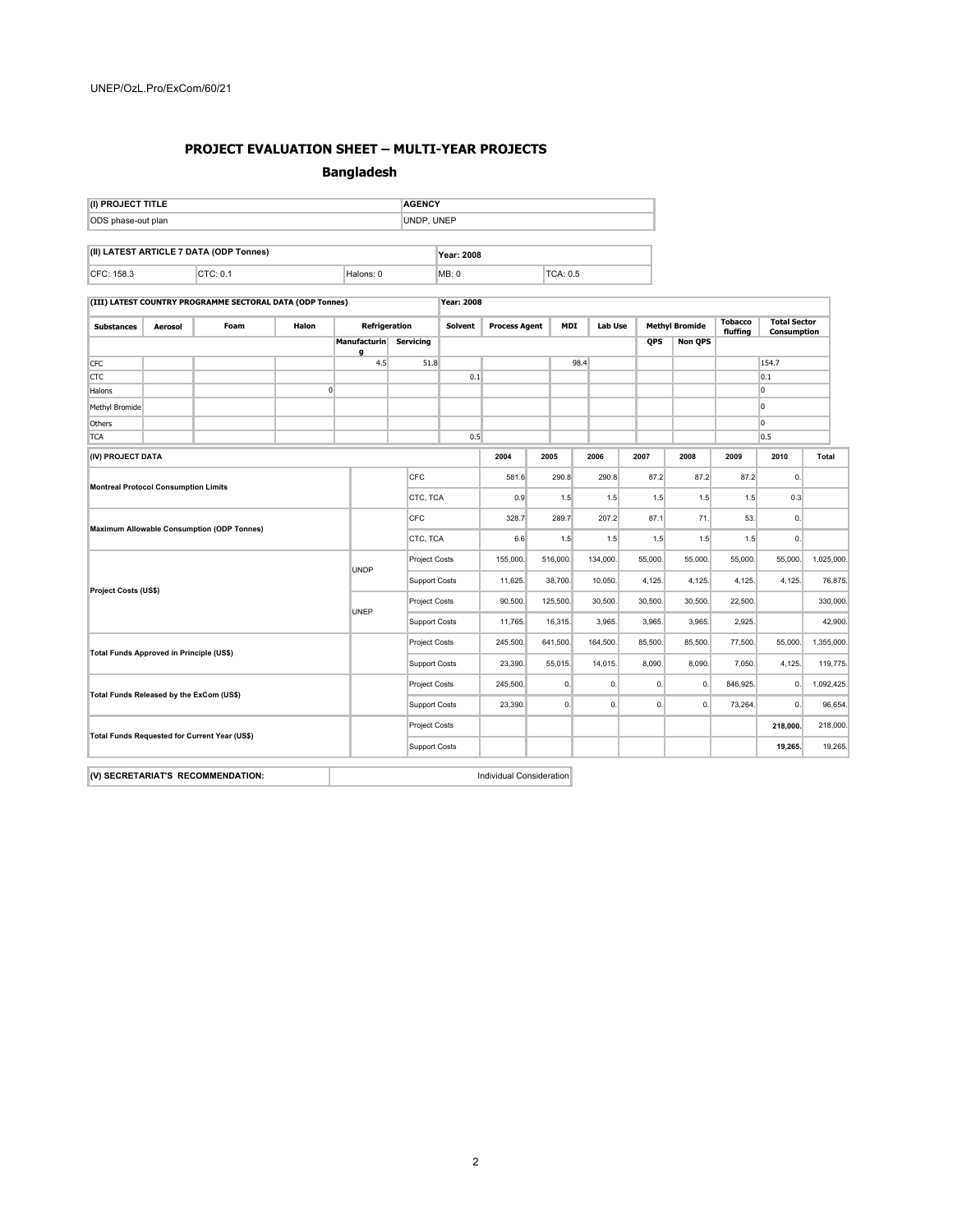### **PROJECT DESCRIPTION**

1. On behalf of the Government of Bangladesh, UNDP, as the lead implementing agency, has submitted to the  $60<sup>th</sup>$  Meeting of the Executive Committee a request for funding for the last three tranches of the national ODS phase-out plan (NPP) at a total cost of US \$165,000 plus agency support costs of US \$12,375 for UNDP and US \$53,000 plus agency support costs of US \$6,890 for UNEP. The submission also includes progress reports on the implementation of the second, third and fourth work programmes together with the verification report required by the Agreement, and the implementation programme for 2010.

#### **Background**

2. The NPP for Bangladesh was approved at the 42<sup>nd</sup> Meeting of the Executive Committee at a total cost of US \$1,355,000 plus agency support costs of US \$76,875 for UNDP, and US \$42,900 for UNEP, to completely phase out the remaining consumption of CFCs (194 ODP tonnes), and CTC and TCA (7 ODP tonnes) by the end of 2009. At the same Meeting, the Executive Committee approved US \$155,000 plus agency support costs of US \$11,625 for UNDP, and US \$90,500 plus agency support costs of US \$11,765 for UNEP for the implementation of the first work programme. At its  $52<sup>nd</sup>$  Meeting the Executive Committee approved the project for the phase-out of CFC consumption in the manufacture of metered-dose inhalers (MDI) in Bangladesh at the amount of US \$2,776,778 plus agency support costs of US \$208,258 for UNDP, and the transition strategy for phasing out the use of CFCs in MDIs, at a funding level of US \$70,000 plus agency support costs of US \$9,100 for UNEP.

3. At the  $57<sup>th</sup>$  Meeting, UNDP submitted a progress report on the implementation of the first work programme of the NPP and a request for funding for the second, third and fourth tranches of the NPP. As presented in the report, CFC consumption levels for 2007 and 2008 were above those allowed under the Montreal Protocol and the Agreement between the Government of Bangladesh and the Executive Committee. On this basis, the Committee decided, *inter alia,* (decision 57/28):

- (a) To apply the penalty clause in the Agreement calculated, on an exceptional basis, at 5 per cent of the amount for each of the second, third and fourth tranches (i.e., a total penalty of US \$44,575);
- (b) To approve the second, third and fourth tranches of the national ODS phase-out plan for Bangladesh at a total funding level of US \$669,750, plus agency support costs of US \$50,231 for UNDP, and US \$177,175, plus agency support costs of US \$23,033, for UNEP;
- (c) To note that the maximum level of CFC consumption for both the refrigeration servicing and the pharmaceutical sub-sectors in 2009 was 53.0 ODP tonnes as stipulated in the Agreement, and if this amount was exceeded the Committee might consider applying paragraph 10 of the Agreement on reductions in funding in full, for failure to comply;
- (d) To request the Government of Bangladesh and UNDP to submit a progress report on the implementation of the NPP and the project for the phase-out of CFCs in the MDI sector to the  $60<sup>th</sup>$  Meeting.

#### **Progress reports and verification**

#### National phase-out plan

4. Since the 57<sup>th</sup> Meeting, the Government of Bangladesh, with support from implementing agencies, implemented activities under the last tranche to address demand reduction for CFCs and CTC.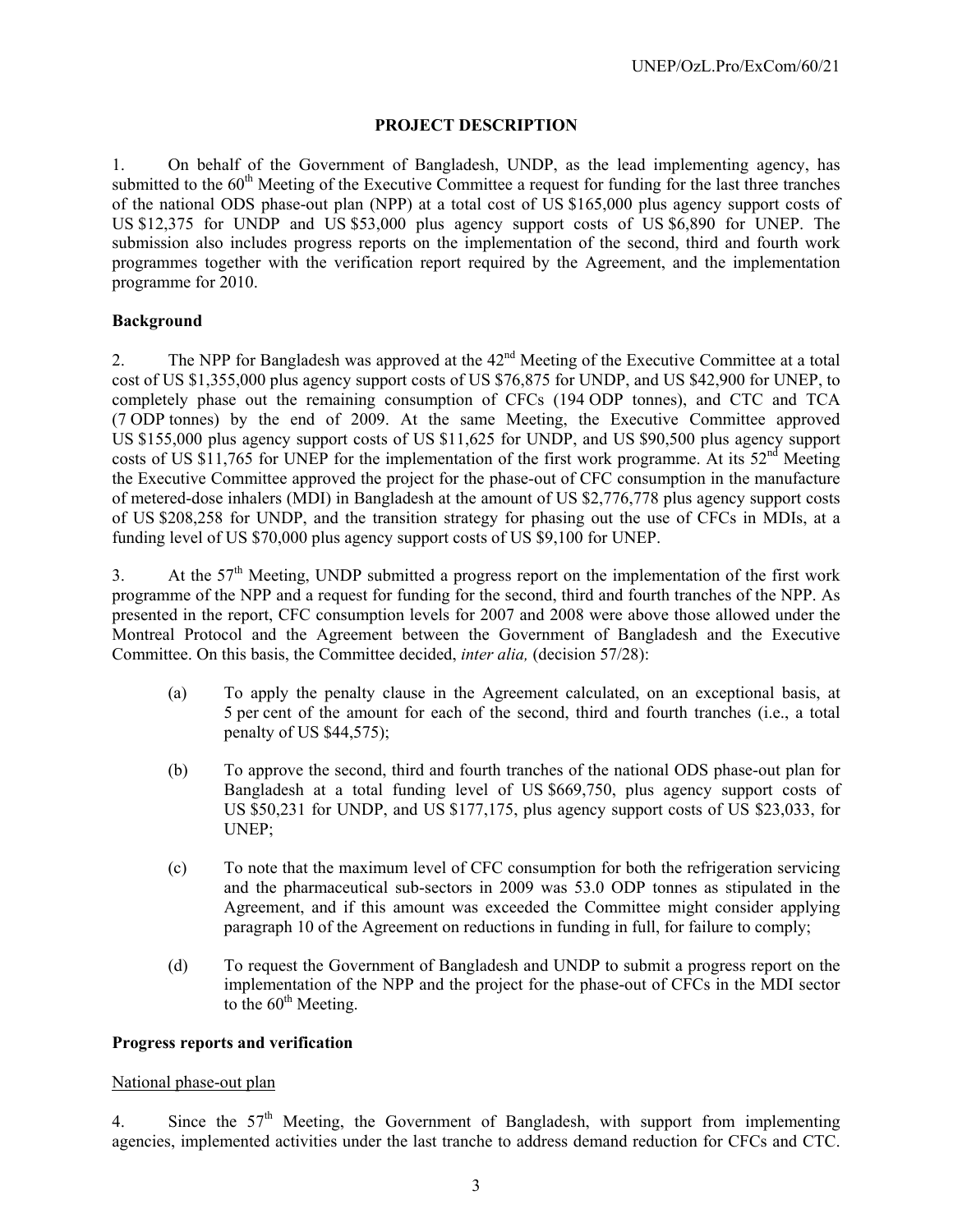Specifically, it continued implementation of training on regulations enforcement for 100 customs officers. Activities for the refrigeration sector included training for 800 service technicians on good service practices, and for 900 technicians on retrofitting equipment with alternative refrigerants. About 600 basic service tool kits were distributed among technicians; and several awareness seminars and information outreach activities were organized as part of the technician training programme. Training programmes on the use of alternatives to CTC in the garment industry were also implemented. The project management unit, within the Ozone Cell, was established and became operational in 2009.

#### Verification report

5. A verification report on the levels of CFC consumption for 2008 has been prepared. The verification report concluded that in 2008 the total CFC consumption was 158.2 ODP tonnes, of which 59.8 ODP tonnes were used in the refrigeration sector and 98.4 ODP tonnes in the pharmaceutical sector. The total consumption of CTC and TCA for that year was 0.055 ODP tonnes and 0.5 ODP tonnes respectively.

6. As of December 2009, of the US \$1,092,425 (after deducting US \$44,575 associated with the penalty clause) approved so far for the implementation of the NPP, US \$345,327 has been disbursed. The balance of US \$747,098 will be disbursed in 2010. Since the fourth quarter of 2009, procurement of equipment has been processed, and it is expected to be available for distribution before the end of the second quarter of 2010. Furthermore, to expedite the implementation of the project, the Government of Bangladesh has establish the project management unit under the supervision of the Ministry of Environment.

#### MDI Phase-out project

7. The project document between the beneficiary enterprises and UNDP was signed in February 2009. The status of implementation of the project at the enterprise level is as follows:

- (a) Beximco Pharmaceutical has substantially completed the conversion of its MDI manufacturing lines. Four HFA-MDI formulations have been successfully launched in the domestic market (salbutamol and beclomethasone launched in 2006, and salmetrol and salmetrol/fluticasone launched in 2009). Beximco has also converted salbutamol/ipratropium MDIs to HFA and conversion of ciclesonide-MDI is at the last stage. Conversion of two other active ingredients, levosalbutamol and triotropium, where no funding was approved from the Multilateral Fund, are being converted by the enterprise with is own resources. Due to differences in pace of implementation of the conversion of the two other MDI manufacturing enterprises, CFC-based salbutamol and beclomethasone were sold during 2009. Although HFA-based salmetrol and salmetrol/fluticasone has been launched, Beximco would continue to supply these formulations based on CFCs during a transition period of few months. The manufacturing of HFA-MDIs has resulted in the phase-out of 33.0 ODP tonnes of CFCs;
- (b) Square Pharmaceutical has completed the installation of new equipment for the production of HFA-MDIs. Two HFA-MDI formulations have been successfully launched in the domestic market (salbutamol and beclomethasone). These MDIs represent a reduction in CFC consumption of 13.0 ODP tonnes. Currently, salmeterol, salmeterol/fluticasone and salbutamol/ipratropium MDIs are being converted to HFA-based formulations; ciclesonide and ipratropium MDIs would be converted subsequently.
- (c) Acme Pharmaceutical has already placed an order for the equipment required for the manufacturing of HFA-MDIs, which is expected to be delivered in July 2010. HFA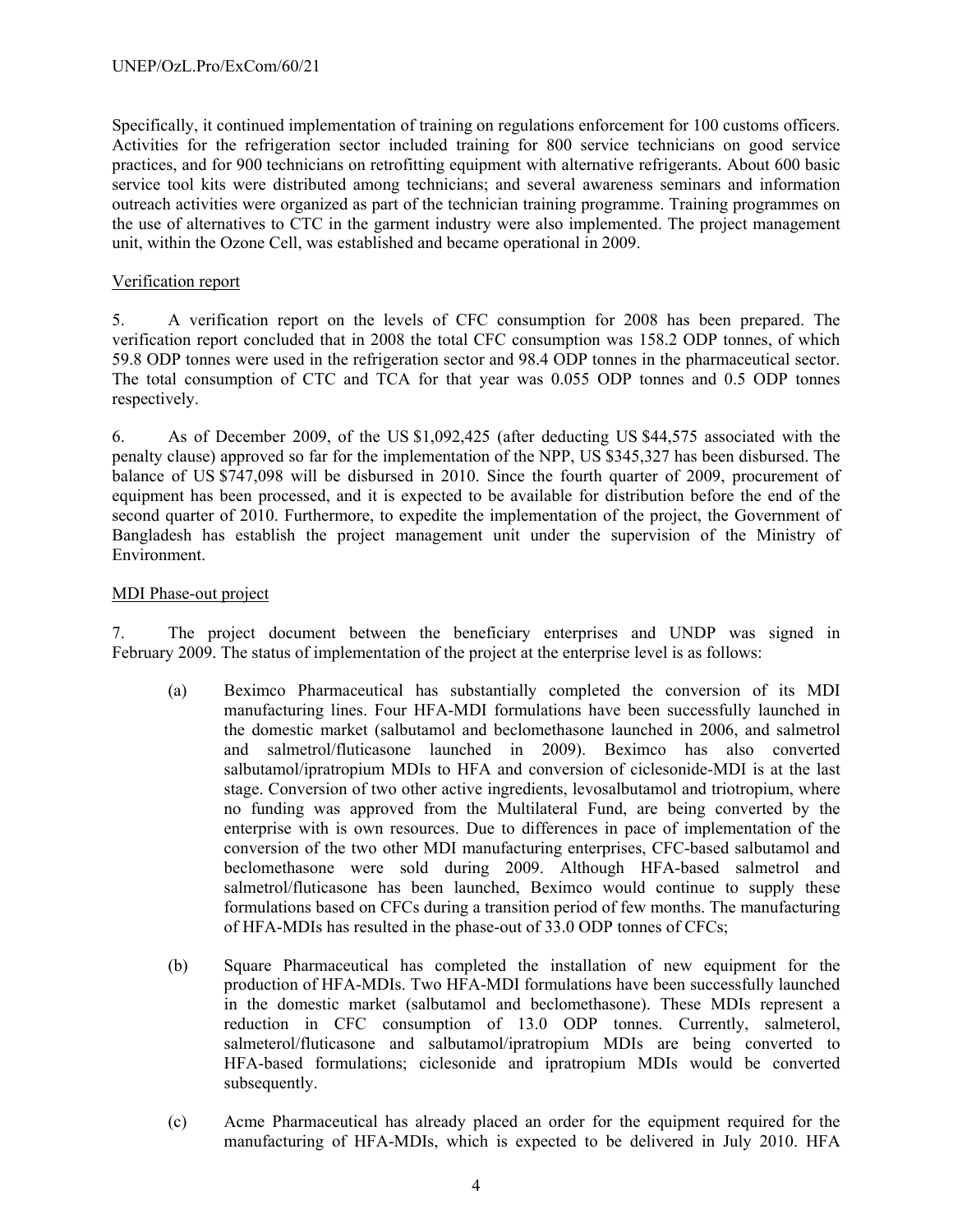formulation for salbutamol and beclomethasone are being developed and are expected to be launched by mid-2011.

8. At their 21<sup>st</sup> Meeting, the Parties to the Montreal Protocol authorized a consumption of 156.7 ODP tonnes of CFCs in Bangladesh in 2010 to satisfy essential uses for the manufacturing of MDIs. The Government has also consulted with the Medical Technical Option Committee on CFC needs post-2011.

#### **Plan of action**

9. The Government of Bangladesh commits to implementing a number of activities under the last three tranches (fifth to seventh) of the NPP. These include retrofitting some 3,400 domestic and commercial refrigeration systems and 750 MAC units, including through the provision of service tools and a few recovery/recycling machines. The activities also include training for 1,500 additional service technicians on good service practices, and training for 250 additional customs officers on regulations enforcement. It is proposed to fast-track these activities in order to complete them by the end of 2010. This would help in ensuring that the Government achieves and sustains phase-out of CFCs, halons, CTC and TCA in and beyond 2010.

#### **SECRETARIAT'S COMMENTS AND RECOMMENDATION**

#### **COMMENTS**

#### Reductions in funding for failure to comply

10. To ensure compliance with the limits specified under its agreement with the Executive Committee, the Government of Bangladesh regulated the supply of CFCs by issuing licences to address demand in the refrigeration and air-conditioning sectors. Project implementation was also facilitated by several missions by UNDP and UNEP to Bangladesh; regional network meetings where guidance and support was given to key stakeholders; and border dialogues on ODS trade control. Additionally, the Government of Bangladesh explored the feasibility of procuring reclaimed CFCs for the refrigeration servicing sector. However, such CFCs could not be obtained as they were prohibitively expensive.

11. Consequently, consumption was reduced from 294.5 ODP tonnes in 2004 to 158.3 ODP tonnes in 2008, of which almost 100.0 ODP tonnes were used in manufacturing MDIs. Data collection for 2009 is under way; based on licenses issued, some 40 tonnes were imported for the refrigeration sector and 87 ODP tonnes for the manufacturing of MDIs. However, the preliminary estimated CFC consumption in 2009 of 127.0 ODP tonnes was above the 53.0 ODP tonnes stipulated in the Agreement. Accordingly, the Executive Committee might wish to consider whether or not to apply paragraph 10 of the Agreement on reductions in funding in full, for failure to comply, as per decision 57/28 (i.e., the amount of funding provided may be reduced by US \$13,480 per ODP tonne of reductions in consumption not achieved in the year). The Executive Committee may wish to note that UNDP has indicated that as of 1 January 2010 no more CFCs are allowed in the country except for those required for the manufacturing of MDIs.

#### Other issues discussed

12. With regard to ODS legislation, UNDP explained that HCFCs are included in the ODS (Control) Rules of 2004. HCFCs are also included in the licensing system, although quotas for these substances have not been established. As HCFCs are part of the regulations, training on HCFC import control measures are provided to customs officers along with CFC measures. The issue of establishing HCFC quotas is being discussed in the context of HPMP preparation.